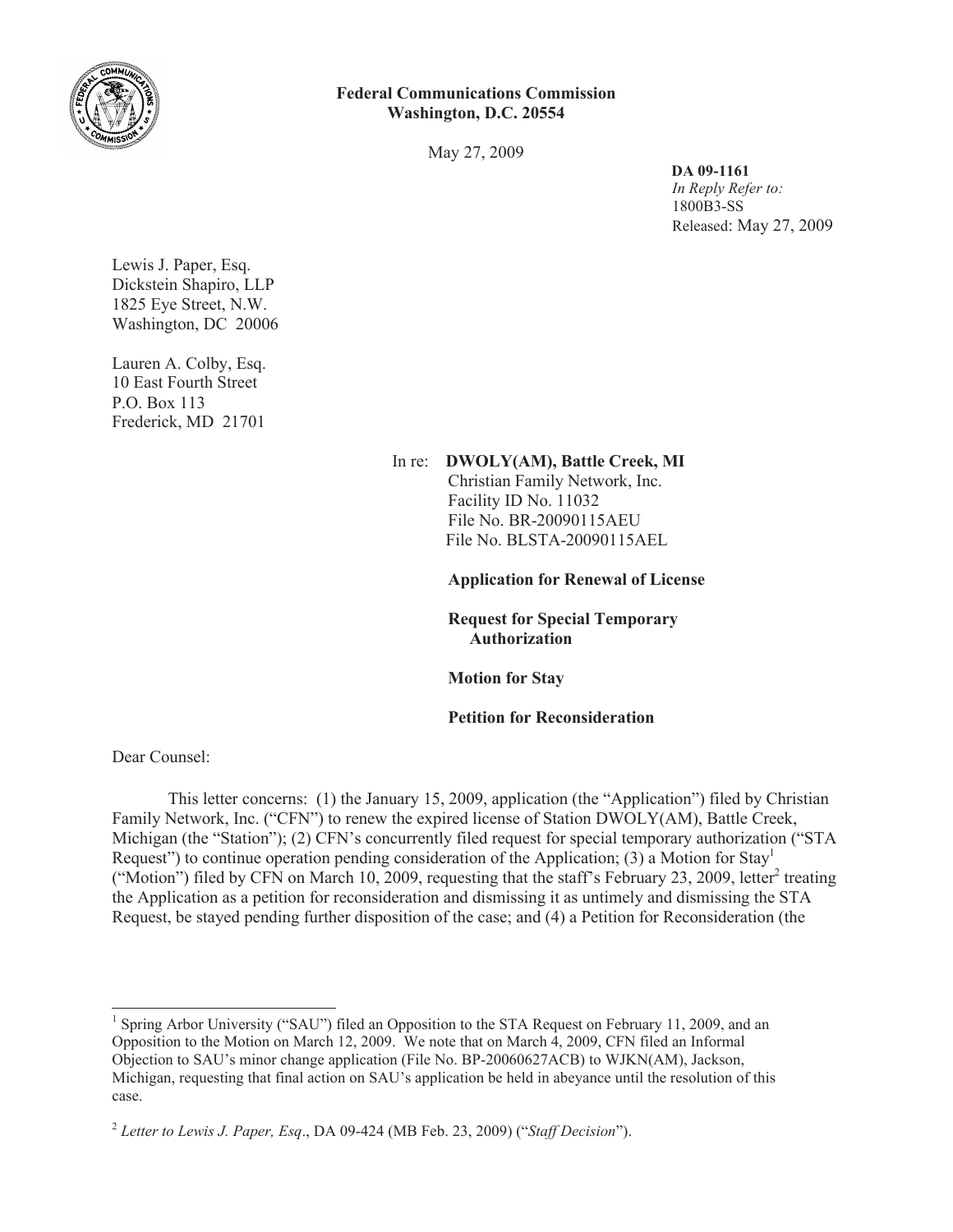"Petition") of the *Staff Decision* filed by CFN on March 24, 2009*.* 3 For the reasons set forth below, we deny the Motion and the Petition.

**Background**. Section 73.3539(a) of the Commission's Rules (the "Rules")<sup>4</sup> requires that an application for renewal of a broadcast license must be filed "not later than the first day of the fourth full calendar month prior to the expiration date of the license sought to be renewed." An application for renewal of the Station's license should have been filed by June 1, 2004, four months prior to the Station's October 1, 2004, license expiration date, but was not. Accordingly, on June 13, 2006, the staff wrote CFN, indicating that the Station's license had expired and that: (1) all authority to operate the Station was terminated; and (2) the Station's call letters were deleted from the Commission's data base. CFN was also advised that any further operation of the Station was unauthorized and must cease immediately.<sup>5</sup> Public notice of these actions was released on June 16, 2006.<sup>6</sup> CFN did not respond to the *License Expiration Letter*. Subsequently, more than two and one-half years later, on January 15, 2009, CFN filed the Application and the STA Request which sought authorization to continue broadcasting, pending action on the Application. CFN provided an Exhibit detailing its attempts to file a license renewal application and its attempts to contact Commission staff when it was unable to do so.<sup>7</sup>

On February 23, 2009, the *Staff Decision* treated the Application as a petition for reconsideration of the *License Expiration Letter*. Section 405 of the Communications Act of 1934, as amended (the "Act"),  $\delta$  and Section 1.106(f) of the Rules,  $\delta$  require that petitions for reconsideration must be filed no later than 30 days after Public Notice of the action for which reconsideration is sought. As a result of CFN's failure to respond to the *Staff Decision* for more than two years, the staff found that the expiration of the Station's license was final. Accordingly, it also dismissed the STA Request, as CFN held no authorization to operate the Station. On

 $4$  47 C.F.R. § 73.3539(a).

5 *Letter to Christian Family Network, Inc.* (MB rel. Jun. 13, 2006) ("*License Expiration Letter*"). Despite these explicit directions, CFN did not cease station operations, and was issued a \$10,000 Notice of Apparent Liability by the Commission's Enforcement Bureau for unauthorized operations on August 16, 2007. *Christian Family Network, Inc*., Notice of Apparent Liability, NAL/Acct. No. 200732360001 (EB, Detroit Office, rel. Aug. 16, 2007). The \$10,000 amount was affirmed in July 2008, *Christian Family Network, Inc.*, Forfeiture Order, 23 FCC Rcd 10898 (EB 2008) ("*Forfeiture Order*"), but subsequently reduced to \$5,000 based on CFN's inability to pay. *Christian Family Network, Inc.,* Memorandum Opinion and Order, 23 FCC Rcd 18369 (EB 2008) ("*EB MO&O*").

6 *See Broadcast Actions,* Public Notice, Report No. 46258 at 16 (rel. Jun. 16, 2006).

<sup>7</sup> STA Request, Exhibits 1, 2. The Exhibits consist of two letters from CFN President James Leonard Elsman, Esq., to the Commission dated September 27, 2004, and December 10, 2006. The letters bear no date stamp from the Office of the Secretary. In addition, CFN submits an illegible copy of a cancelled check it states it allegedly used for paying the filing fee for an FCC Form 303-S. *See* Petition at Exhibit C.

8 47 U.S.C. § 405. *See Reuters Limited v. FCC*, 781 F.2d 946, 951-52 (D.C. Cir. 1986). *See also Pueblo Radio Broadcasting Service*, Memorandum Opinion and Order, 6 FCC Rcd 1416 (1991); *Panola Broadcasting Co*., Memorandum Opinion and Order, 68 FCC 2d 533 (1978).

 $9^9$  47 C.F.R § 1.106(f).

<sup>&</sup>lt;sup>3</sup> SAU filed an Opposition to the Petition on March 30, 2009 (the "Opposition"), to which CFN replied on April 15, 2009 ("Reply").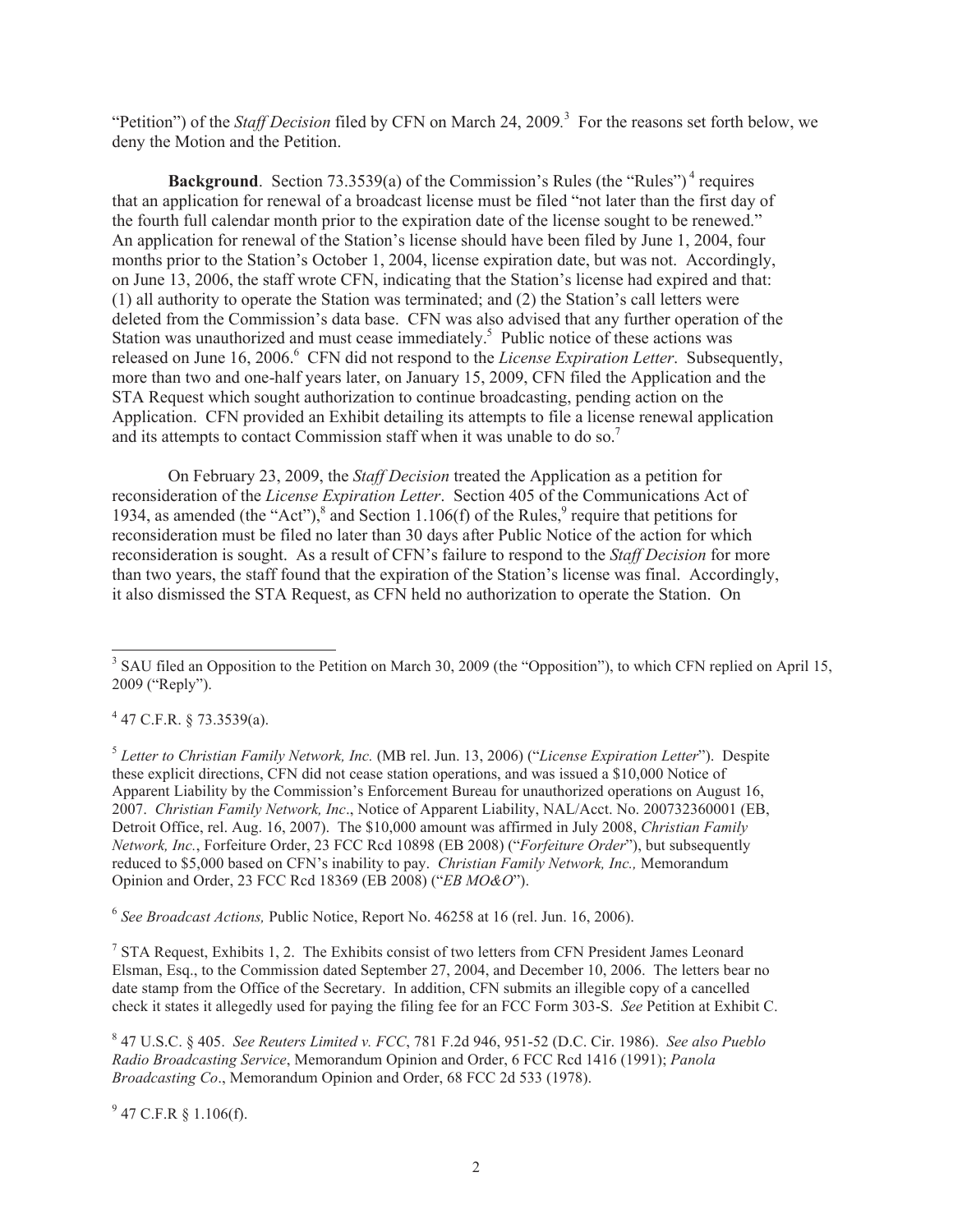March 24, 2009, CFN filed the pleading entitled, "Petition for Reconsideration," in response to the *Staff Decision*.

In its Petition, CFN takes issue with the staff's treatment of the Application as a late-filed petition for reconsideration. Rather, CFN argues that the Application constitutes a new proposal and should be evaluated on its merits in accordance with the statutory requirements of Section  $309(k)$  of the Act.<sup>10</sup> In Opposition, SAU argues that the Petition should be dismissed on procedural grounds because it contains no new facts or legal arguments that were not considered in the *Staff Decision*. In the alternative, SAU argues that the Petition should be denied on its merits because CFN has continued to operate the Station for more than four and one-half years in violation of the Rules and has no authority to remain on the air.

**Discussion**. The Commission will consider a petition for reconsideration only when the petitioner shows either a material error in the Commission's original order, or raises additional facts, not known or existing at the time of petitioner's last opportunity to present such matters.<sup>11</sup> Petitions for reconsideration which rely on facts not previously presented to the Commission may be granted if the Commission determines that consideration of the facts relied on is required in the public interest.<sup>12</sup> As set forth below, CFN has not met these standards.

CFN argues that the *Staff Decision* does not cite to any judicial authority supporting its decision to treat the Application as a "late-filed petition for reconsideration."<sup>13</sup> CFN also argues that in a case with a similar fact pattern as here, the Media Bureau ("Bureau") reinstated a station's license and granted the renewal application even though the licensee failed to file its request for reinstatement and renewal application for more than 90 days after the date of the Bureau letter cancelling the license and deleting the call sign.<sup>14</sup>

First, we find that the staff's treatment of the Application as a "petition for reconsideration" is consistent with published precedent.<sup>15</sup> Indeed, there appears to be no other characterization of the Application that would enable the staff to consider the filing, given that the staff had previously announced the cancellation of the Station's license. Stated simply, there was no outstanding license to renew at the time the Application was filed.

<sup>12</sup> *See* 47 C.F.R. § 1.106(c)(2). *See also Amendment of Section 73.202(b), Table of Allotments, FM Broadcast Stations.* (*Scranton and Surfside Beach, South Carolina)*, Memorandum Opinion and Order, 4 FCC Rcd 2366 (MB 1989).

 $13$  Petition at 6.

<sup>&</sup>lt;sup>10</sup> CFN reiterates these claims in its Motion.

<sup>11</sup> *See* 47 C.F.R § 1.106(c) and (d). *See also WWIZ, Inc.,* Memorandum Opinion and Order, 37 FCC 685, 686 (1964), *aff'd sum nom. Lorain Journal Co. v. FCC*, 351 F.2d 824 (D.C. Cir. 1965), *cert. denied*, 387 U.S. 967 (1966) ("*WWIZ, Inc*.").

<sup>14</sup> *See* Petition at 7, *citing Grinnell College Trustees of Iowa,* Memorandum Opinion and Order and Notice of Apparent Liability for Forfeiture, 22 FCC Rcd 2762 (MB 2007) ("*Grinnell College*"); *see also* Reply at 2.

<sup>15</sup> *See Henry Cotton,* Letter, 22 FCC Rcd 18610 (MB 2007), and *Donald E. Martin, Esq.,* Letter, 22 FCC Rcd 18608 (MB 2007) (late-filed renewal application treated as petition for reconsideration and dismissed as untimely in the absence of a showing of "extraordinary circumstances" that would warrant its consideration).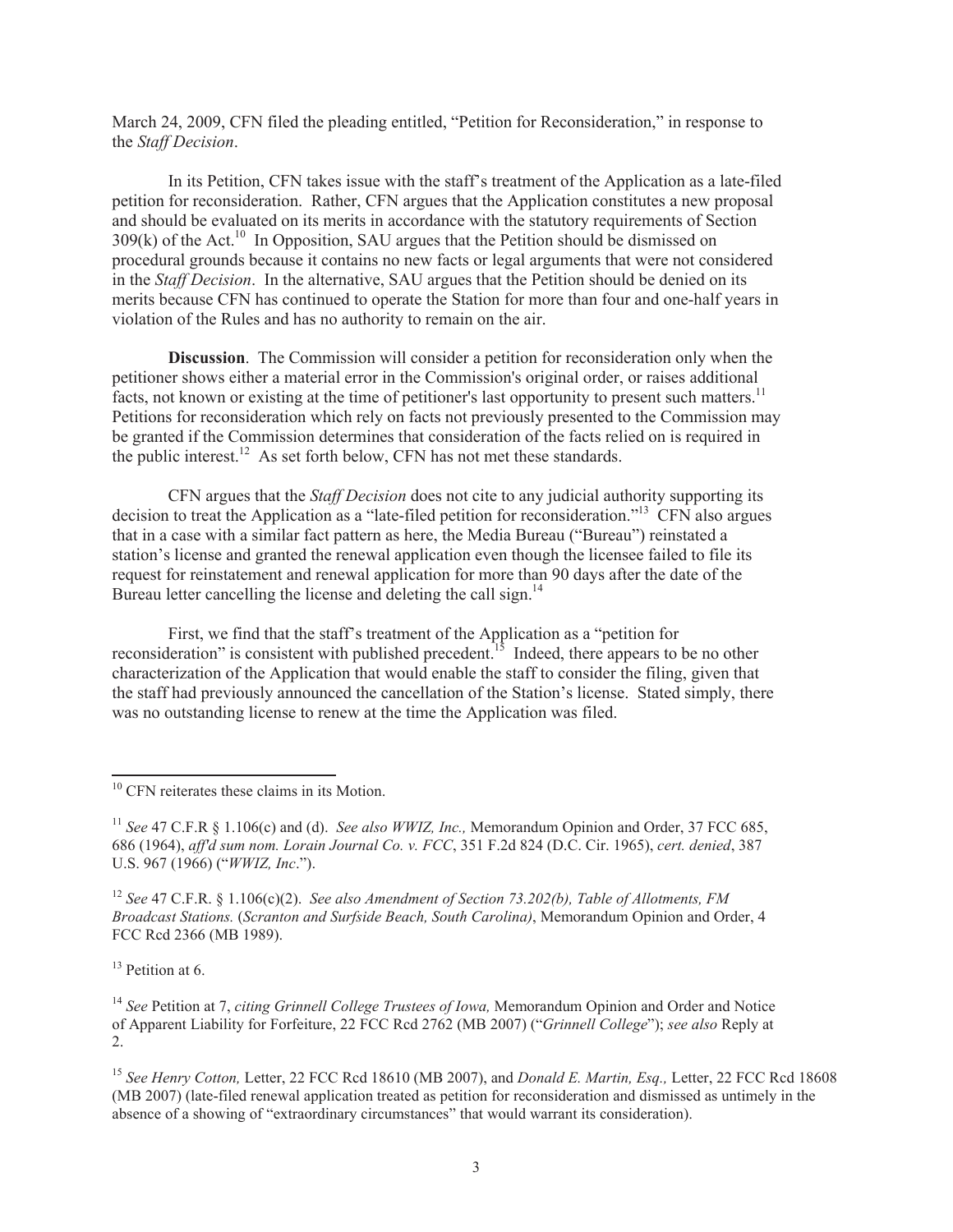Second, we find that there is one critical distinction between the case CFN discusses at length, *Grinnell College,* and the situation here. In *Grinnell College,* upon receipt of a license expiration letter, the licensee tendered a late-filed license renewal application, an STA request, and a timely-filed petition for reconsideration.<sup>16</sup> Although this petition for reconsideration was not referenced in the *Grinnell College* decision, the fact remains that the licensee in that case did file a timely petition for reconsideration of the staff's cancellation letter. Here, CFN did not. Accordingly, *Grinnell College* is inapposite.

CFN also cites ten other renewal cases where, it argues, the staff granted the late-filed renewal applications and STA requests of licensees engaging in unauthorized operation of their stations after the licenses had expired.<sup>17</sup> CFN argues that it is entitled to the "same treatment" as these licensees.<sup>18</sup> Specifically, CFN argues that if it had been accorded the "same treatment" as similarly situated licensees, the facts would show that CFN meets the statutory standards<sup>19</sup> to warrant a renewal of the Station's license.<sup>20</sup>

We reject CFN's claim that the *Staff Decision* is inconsistent with precedent. We have reviewed each of these cases and find them distinguishable. Specifically, while not referenced in the decisions, in four of the cases CFN cites, the licensees filed timely petitions for reconsideration of staff license cancellation letters.<sup>21</sup> Hence, these cases, like *Grinnell College* discussed above, are inapposite. In five additional cited cases, the licensees failed, as here, to file a pleading denominated "petition for reconsideration." However, each of the licensees filed license renewal applications or STA requests within 30 days of public notice of the license expiration letters.<sup>22</sup> As noted above, CFN filed nothing within the statutory period for seeking

 $17$  Petition at 7, n.7.

<sup>18</sup> Petition at 8, citing *Melody Music, Inc. v. FCC,* 345 F.2d 730 (D.C. Cir. 1965) (holding that the Commission must explain its disparate treatment of contemporaneous cases with similar underlying facts).

<sup>19</sup> See 47 U.S.C. § 309(k)(1). This section of the Act instructs the Commission to grant an application for renewal if its finds that "(A) the station has served the public interest, convenience, and necessity; (B) there have been no serious violations by the licensee of this Act or the rules and regulations of the Commission; and (C) there have been no other violations by the licensee of this Act or the rules and regulations of the Commission which, taken together, would constitute a pattern of abuse."

<sup>20</sup> Petition at 9.

<sup>21</sup> *See Wennes Communication Stations, Inc.,* Memorandum Opinion & Order and Notice of Apparent Liability for Forfeiture ("MO&O and NALF"), 22 FCC Rcd 2752, 22 FCC Rcd 2767, 22 FCC Rcd 2772 (MB 2007); *Faith Bible College,* MO&O and NALF, 22 FCC Rcd 5322 (MB 2007).

<sup>22</sup> *See Davis & Elkins College,* MO&O and NALF, 21 FCC Rcd 10654 (MB 2006) (Public Notice of staff license expiration letter issued December 8, 2003; license renewal application filed January 7, 2004) *Jack W. Ivy, Sr.,* MO&O and NALF, 22 FCC Rcd 2312 (MB 2007) (Public Notice of staff license cancellation letter issued March 22, 2005, license renewal expiration filed April 21, 2005); *Piedmont Radio Co.,*  MO&O and NALF, 22 FCC Rcd 3879 (MB 2007) (Public Notice of staff license expiration letter issued March 22, 2005, license renewal application filed April 7, 2005); *The University of Georgia,* MO&O and (continued . . . )

<sup>16</sup> *See Letter to Federal Communications Commission from Michael D. Sims, Associate Dean for Student Life, Grinnell College* (dated July 14, 2005), filed "to formally Petition for Reconsideration" of the license cancellation letter issued to the College; *see also Letter to Marlene H. Dortch, Secretary, FCC,* filed Sept. 18, 2005, by Grinnell College ("Upon receipt of the Commission's . . . letter, and after contacting Commision staff, Grinnell . . . filed a Petition for Reconsideration."); *see also Letter to Grinnell College,*  Ref. 1800B3 (Chief, Audio Division, Media Bureau, Sept. 22, 2006) ("Upon receipt of the [license expiration] letter, Grinnell tendered a petition for reconsideration . . . .").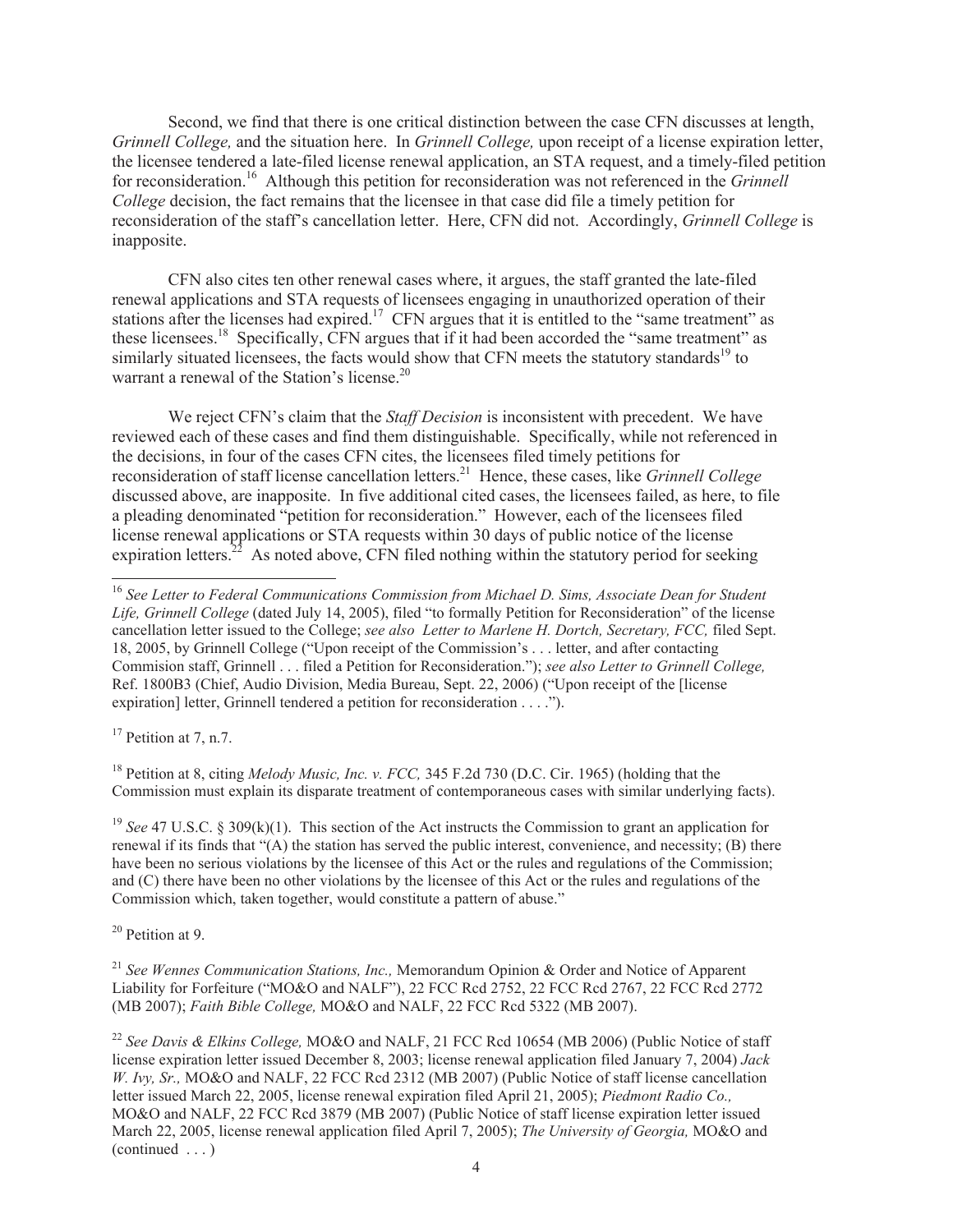reconsideration of the *License Expiration Letter*. Although not explicitly discussed in the dispostions of those cases, the staff's processing each of the renewal applications in those cases can only be characterized as a reconsideration of its prior determination that the particular station license had expired. Even in the absence of a petition for reconsideration, had CFN properly filed a license renewal application for DWOLY(AM) within 30 days of public notice of the *License Expiration Letter*, it would have received similar treatment. It did not. These cases, therefore, are also distinguishable.

With respect to the remaining cited case, the licensee filed a license renewal application following the expiration of the station's license but prior to the issuance of a staff letter advising the former licensee that the station license had expired.<sup>23</sup> Because there was no staff action, the thirty-day period for the filing of a petition for reconsideration had not begun to run. Hence, this case is inapposite to the situation here where the staff issued the *License Expiration Letter*, providing public notice that the license had expired and initiating the thirty-day petition for reconsideration filing period.

Furthermore, we reject CFN's purported explanation for the late filing.<sup>24</sup> Specifically, CFN claims that in 2004 its president could not electronically file a renewal application because he was "completely befuddled by the electronic filing requirements of the FCC . . . [and that his] Internet Service Provider was not compatible with the FCC's electronic filing system."<sup>25</sup> CFN also claims that despite numerous telephone calls to Commission staff, "no staff member advised [the president] that a paper renewal application could be filed if accompanied by a request for waiver of the mandatory electronic filing requirement.<sup>"26</sup> We reject CFN's attempt to shift responsibility for its nonfeasance to the staff. Although the Commission must give a hard look to all waiver requests, the staff is not required to advise or instruct applicants on filing strategies, particularly on options to submit filings that do not conform to Commission requirements.<sup>27</sup> Therefore, we find that CFN's explanation for its late filing is unpersuasive.<sup>28</sup>

(Continued from previous page)

<sup>23</sup> *See Snow College,* 23 FCC Rcd 7662 (MB 2008) (no license cancellation letter issued by staff).

<sup>24</sup> *See Elsman Declaration* at Petition, Exhibit A*.* 

<sup>25</sup> *Id.*

<sup>26</sup> Petition at 3.

NALF, 22 FCC Rcd 3893 (MB 2007) (Public Notice of staff license expiration letter issued March 22, 2005, license renewal application filed March 25, 2005); *Heidelberg College,* MO&O and NALF, 22 FCC Rcd 2395 (MB 2007) (Public Notice of staff license expiration letter issued June 16, 2006, STA request filed June 22, 2006).

 $27$  Even if we were to consider CFN's arguments, it is clear that its errors do not excuse the violations of Section 73.3539 or the fact that the Station has operated without authorization for nearly three years. *See, e.g., Hemmingford Media, Inc.,* Forfeiture Order, 14 FCC Rcd 2940, 2941-2 (CIB 1999) (responsibility for complying with terms of station license "rests solely and exclusively with the licensee") (citing *Empire Broadcasting Corp.,* Memorandum Opinion and Order, 25 FCC 2d 68 (1970)).

<sup>28</sup> *See, e.g., UTV of San Francisco, Inc. (KBHK-TV),* Letter, 10 FCC Rcd 10986, 10987 and note 1 (MMB 1995); *Le Sea Broadcasting Corp. (WHKE(TV)),* Letter, 10 FCC Rcd 4977, 4978 (MMB 1995); *Buffalo Management Enterprises Corp. (WIVB-TV),* Letter, 10 FCC Rcd 4959, 4960 (MMB 1995); *Gannett Massachusetts Broadcasting, Inc. (WLVI-TV),* Letter, 9 FCC Rcd 1555 (MMB 1994); *Ramar Communications, Inc. (KJTV(TV)),* Letter, 9 FCC Rcd 1831 (MMB 1994).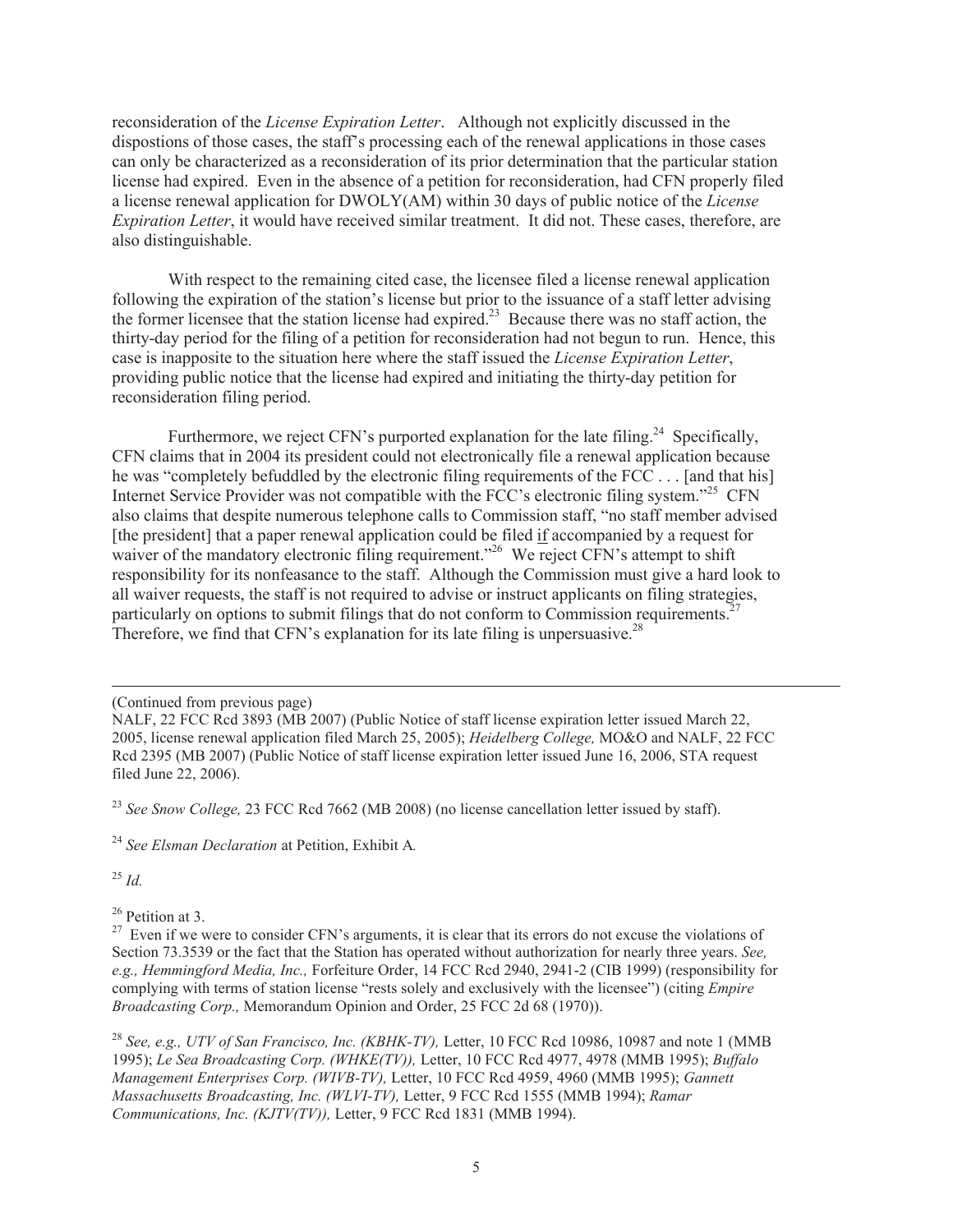We find that CFN has not demonstrated material error or omission in the *Staff Decision* and has presented no new facts or changed circumstances that would otherwise warrant reconsideration.

Motion for Stay. To prevail in a motion for stay, the moving party generally must demonstrate that: (1) it is likely to prevail on the merits of its pending appeal; (2) it will suffer irreparable harm if a stay is not granted; (3) other interested parties will not be harmed if the stay is granted; and  $(4)$  the public interest favors granting a stay.<sup>2</sup>

We find that CFN has not made the required showing. First, regarding CFN's likelihood of success on appeal, we find that to the contrary, CFN has not proffered a persuasive case. Its arguments on the merits, which echo those raised in the Petition, have been carefully considered and found meritless. CFN failed to file a timely petition for reconsideration of the *License Expiration Letter*, and it has neither justified that failure<sup>30</sup> nor proffered convincing arguments that the staff erred in declaring the expiration of the Station's license to be final. $31$ 

Second, CFN has failed to show that it will suffer irreparable injury if it is required to comply with the Commission's decisions, the first of which was issued nearly three years ago. We find it somewhat disingenuous for CFN to argue that "loss of on-air broadcast service" will cause it to suffer "irreparable harm due to the cancellation of existing contracts that would deprive CFN of needed income in the near future and would make it difficult to restore the Station to any profitability" when it has been operating the Station without authority and in violation of direct Commission orders for nearly three years.<sup>32</sup>

Third, granting the Motion here would not be in the public interest because it would, in effect, reward CFN for its continued flaunting of the Act by its continued operation of the Station without authority -- despite several Commission orders to cease operation. For these reasons, we deny CFN's stay request.

**Conclusion/Actions***.* For the reasons set forth above, IT IS ORDERED that the Motion for Stay filed March 10, 2009, by Christian Family Network, Inc., IS DENIED. IT IS FURTHER

<sup>31</sup> We note that CFN filed a "Response" to the *EB MO&O*, and it was denied in part with the matter of CFN's license cancellation not under review. *See EB MO&O,* DA 08-2815, 2008 WL 5423111 at n.3 ("Although Christian Family Network captioned its pleading as a 'Response to Forfeiture Order,' we treat it as a petition for reconsideration . . . . The cancellation of Christian Family Network's authorization to operate station WOLY and the cancellation of its call sign has become a final Commission order that is no longer subject to review.").

<sup>32</sup> Motion at 6.

<sup>29</sup> *See, e.g., Storer Communications, Inc.,* 101 FCC2d 434 (1985); *Wisconsin Gas Co. v. F.E.R.C.,* 758 F.2d 669 (D.C. Cir.1985); *Washington Metropolitan Area Transit Commission v. Holiday Tours, Inc.,* 559 F.2d 841 (D.C. Cir.1977); *Virginia Petroleum Jobbers Ass'n v. F.P.C.,* 259 F.2d 921 (1958); and *Charter Communications Entertainment I, LLC*, Memorandum Opinion and Order, 22 FCC Rcd 13890, 13892, ¶ 4 (MB 2007).

 $30$  Generally, the Commission may waive the Section 405 filing deadline where an applicant demonstrates a defect in the notice of the challenged action. *See Emmis Radio License Corp.,* Memorandum Opinion and Order, 17 FCC Rcd 14733 n.4 (2002) and *Adelphia Communications Corporation,* Memorandum Opinion and Order, 12 FCC Rcd 10759, 10760 n.9 (1997) (both citing *Gardner v. FCC,* 530 F.2d 1086, 1091-92 (D.C. Cir. 1976) and dismissing petitions for reconsideration where in each case the petitioner did not allege that there was defective notice that made it impossible to meet the filing deadline for requesting reconsideration).